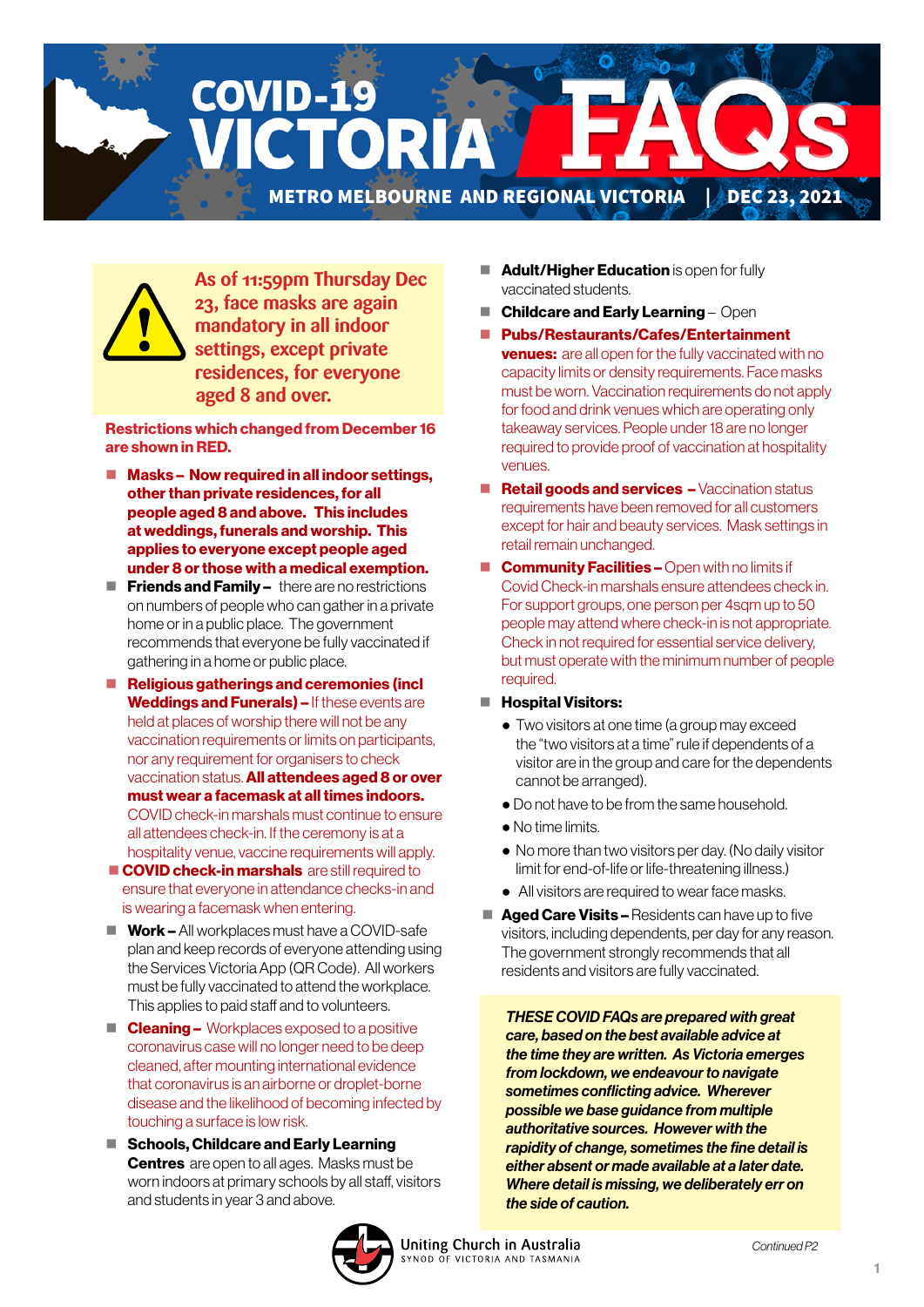

For further information visit: [https://](https://www.coronavirus.vic.gov.au) [www.coronavirus.vic.gov.au.](https://www.coronavirus.vic.gov.au) Should you have any further questions please email [Synod's Crisis Management Team.](mailto:CrisisManagement%40victas.uca.org.au?subject=)

#### MULTI-LINGUAL RESOURCES

#### **Where can I find the current government guidelines in other languages?**

Victorian Multi-cultural Commission Coronavirus (COVID-19): In-language advice and information at [https://www.multiculturalcommission.vic.](https://www.multiculturalcommission.vic.gov.au/coronavirus-language-advice-and-information) [gov.au/coronavirus-language-advice-and](https://www.multiculturalcommission.vic.gov.au/coronavirus-language-advice-and-information)[information.](https://www.multiculturalcommission.vic.gov.au/coronavirus-language-advice-and-information)

**Ethnolink** have information available in 51 languages at: [http://www.ethnolink.com.au/covid-%20](http://www.ethnolink.com.au/covid-%2019-coronavirus-translated-resources/) [19-coronavirus-translated-resources/](http://www.ethnolink.com.au/covid-%2019-coronavirus-translated-resources/)

The Department of Home Affairs has extensive multi-lingual resources available at: **[https://](https://Covid19inlanguage.homeaffairs.gov.au/)** [Covid19inlanguage.homeaffairs.gov.au/](https://Covid19inlanguage.homeaffairs.gov.au/)

The Victorian Multicultural Commission have release multi-lingual resources including:

- Audio messages: [https://cloud.think-hq.com.](https://cloud.think-hq.com.au/s/m9SX3ntGGqr7Sai) [au/s/m9SX3ntGGqr7Sai](https://cloud.think-hq.com.au/s/m9SX3ntGGqr7Sai)
- **Posters (JPG / PDF): [https://cloud.think-hq.](https://cloud.think-hq.com.au/s/m9SX3ntGGqr7Sai)** [com.au/s/m9SX3ntGGqr7Sai](https://cloud.think-hq.com.au/s/m9SX3ntGGqr7Sai)
- Social Media banners: [https://cloud.think-hq.](https://cloud.think-hq.com.au/s/m9SX3ntGGqr7Sai) [com.au/s/m9SX3ntGGqr7Sai](https://cloud.think-hq.com.au/s/m9SX3ntGGqr7Sai)

## GATHERINGS & CHURCH COUNCIL RESPONSIBILITIES

#### **What face-to-face gatherings are permitted at church?**

Restrictions easing while there are still COVID-19 cases within the community is something we have not faced previously in Victoria. With an increased likelihood that at some stage an attendee at a gathering will be COVID positive, there are a number of considerations for all Church Councils:

- Have you reviewed and updated your [COVIDSafe Plan?](https://victas.uca.org.au/download/668/faq/8852/recovery-action-plan-checklist-v5)
- Is all COVID signage up-to-date?
- Have you downloaded the updated **COVID [Cleaning Guide](https://victas.uca.org.au/download/668/faq/11557/covid-cleaning-guide)**, and considered your cleaning practices or how to deep clean if a Covidpositive person attended?



 ● Also consider the information in the LIVING WITH COVID section (p4)

#### WORSHIP SERVICES Religious gatherings and ceremonies (including weddings and funerals)

If these events are held at places of worship there will not be any vaccination requirements or limits on participants, nor any requirement for organisers to check vaccination status. COVID check-in marshals must continue to ensure all attendees check-in. If the ceremony is at a hospitality venue, vaccine requirements will apply. *As of 16/12/2021* 

#### **Do face masks have to be worn at all times during worship?**

Yes. Everyone aged 8 and above must wear a face mask at worship, weddings or funerals unless they have a medical exemption.

*As of 24/12/2021*

#### **Can we gather for morning tea afterwards?**

Yes. Our previous advice was to give careful consideration to how this could be conducted appropriately, including maintaining distance, hygiene and limiting the sharing of utensils etc. With the reintroduction of mandatory mask-wearing indoors, additional consideration should be given to limiting the removal of masks only while eating or drinking. *As of 24/12/2021*

## **Can we sing?**

Yes. *As of 19/11/2021*

#### **Is it permitted to provide transport ("give a lift") to people?**

Where possible, treat passengers in your car who are not members of your household as if they were travelling in a taxi:

- Your passenger should sit in the back seat to maintain physical distancing
- Everyone in the car should wear a fitted face mask unless they have a lawful exemption
- $\blacksquare$  Increase ventilation by opening windows wherever possible. Avoid having air-conditioning set to recirculate air.
- High touch surfaces in the vehicle should be cleaned and sanitised regularly (eg door handles, seat belts etc)

#### Uniting Church in Australia

SYNOD OF VICTORIA AND TASMANIA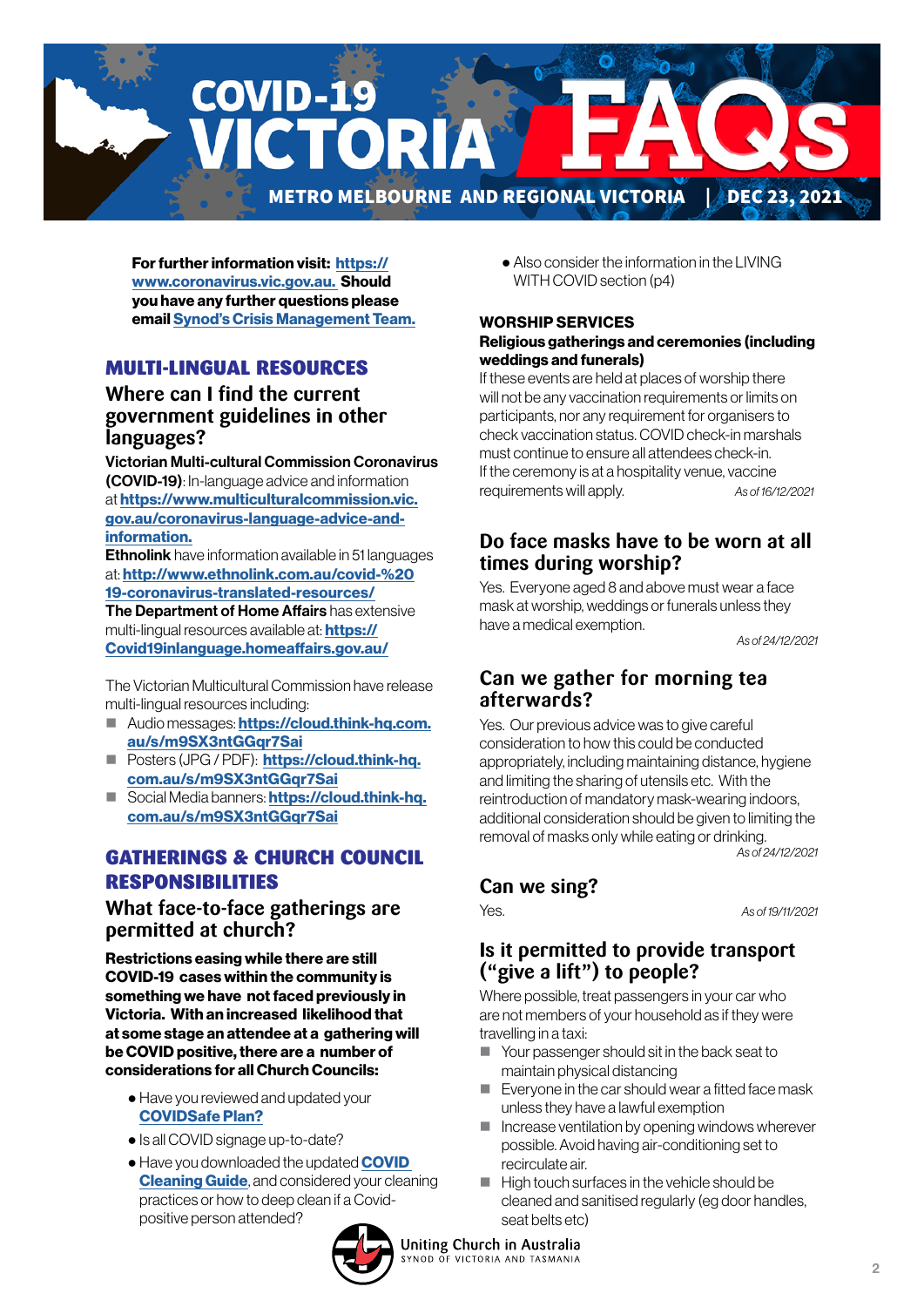**COVID-19** CTORI METRO MELBOURNE AND REGIONAL VICTORIA | DEC 23, 2021

**It is now mandatory for all workers (including most volunteers) in Victoria to be fully vaccinated, and to provide proof to their workplace, to be able to work anywhere other than from their own homes.**

### WHO NEEDS TO SEE AND RECORD THE PROOF OF VACCINATION STATUS?

Should proof be required by Health authorities, it is important that this information be available at the place where the work is done, or from where it is coordinated. Therefore, this information needs to be provided to, and recorded by, the Church Council for any authorised work activity on any church property or on behalf of the church.

Church councils do not need this information for staff of paid contractors (eg plumbers or garden maintenance companies) as their employer must receive and record this proof.

#### WHO WOULD THIS APPLY TO AT OUR CHURCH?

Roles which would need to provide proof of vaccination status would likely include the worship leader, cleaner, organist/musician, Covid checkin marshals, those participating in recording/ broadcasting live-streamed services, children's leader, food bank workers and anyone involved with building maintenance or gardening.

#### DOES THIS REQUIREMENT APPLY TO MINISTERS?

While there appear to be some exemptions under certain circumstances from the requirement to gather this information from Ministers and other faith leaders, it is strongly recommended that Vaccination Status information be requested from Ministers to ensure compliance in all situations.

#### WHAT IF THE PROOF IS NOT PROVIDED?

An employer of a worker must not permit a worker who is unvaccinated to work for that employer outside the worker's ordinary place of residence, unless that person is medically exempted from vaccination requirements. If an employer does not hold vaccination information about a worker, the employer must treat the worker as if the worker is unvaccinated.

#### WHAT INFORMATION IS REQUIRED?

The Vaccination register must record the name of all staff and volunteers working onsite.

Beside each, it must show

- $\blacktriangleright$  For fully vaccinated (2 doses)– the date of the 2<sup>nd</sup> dose, the vaccination document number and the type of vaccine received
- ► For partially vaccinated (1 dose)- the date of the 1<sup>st</sup> dose, the date due for 2<sup>nd</sup> dose and the type of vaccine received
- ► For excepted (medically exempt) as of Oct 29 a treating practitioner must complete the Australian Immunisation Medical Exemption Form (AIR form) uploaded to the Australian Immunisation Register. A digital certificate can then be downloaded by the person, or by their practitioner. An AIR form, either digital or print, is now the only acceptable proof of a medical exemption to vaccination.

## HOW SHOULD THE INFORMATION BE RECORDED?

The Synod of Victoria and Tasmania has produced a simple form to assist all Church Councils to meet the above obligation. This form can be found here

## WHO WILL HAVE ACCESS TO THIS INFORMATION?

Synod's Crisis Management Team is recommending that no more than two people at any location have access to that location's staff vaccination records. It may be required at some point that authorised staff from either the Synod or Presbytery be able to verify compliance. At any time, this information may be requested by an Authorised Health Official.

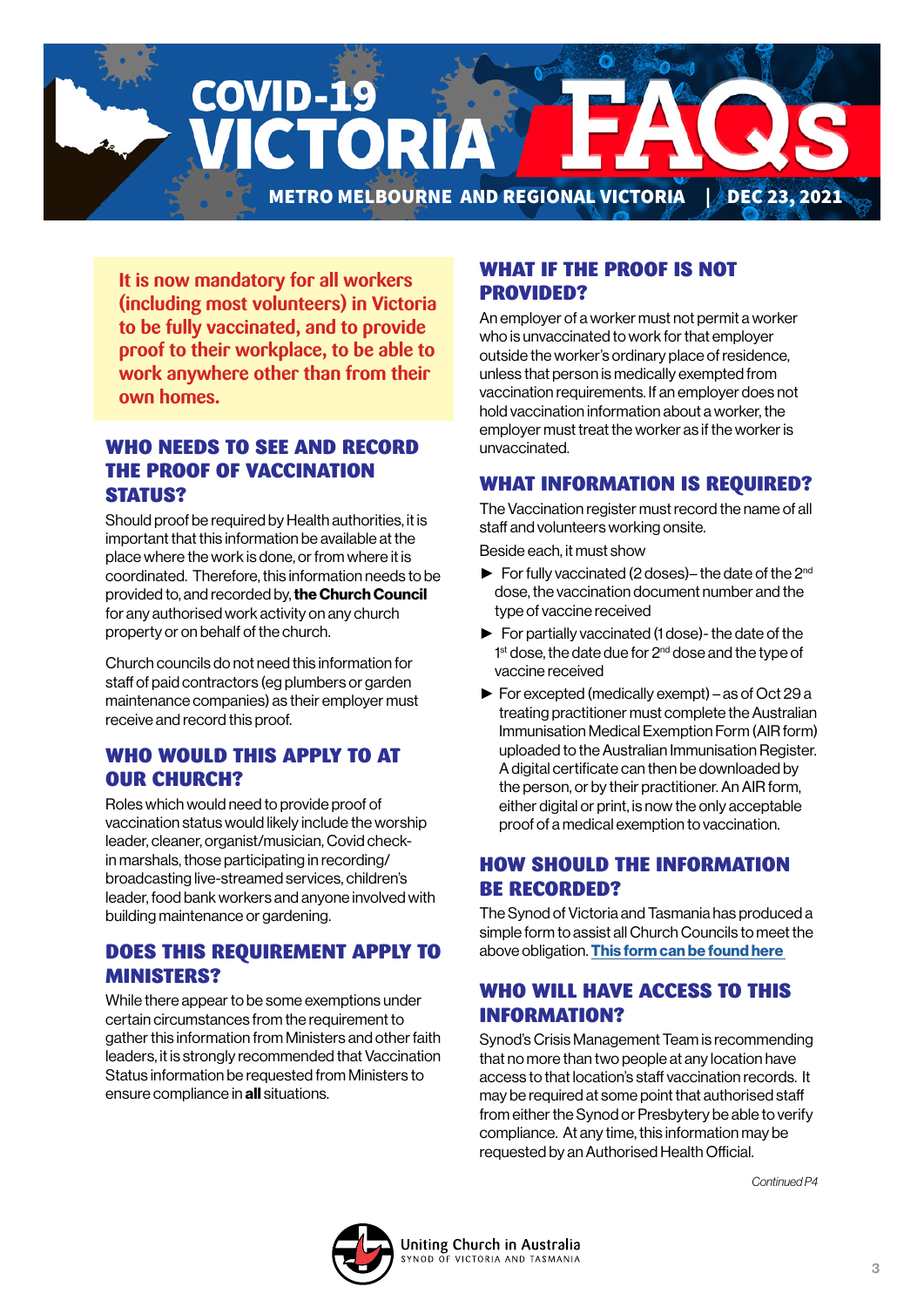

### LIVING WITH COVID

Unlike previous post-lockdown reopenings where COVID had been eliminated, we must now learn to live with COVID-19 in the community. This means there is a likelihood that at some point many of us will come into contact with someone who is COVID-positive.

There are currently no specific guidelines available for religious gatherings and ceremonies. The following advice, based on government guidelines and requirements for workplaces, should be followed.

#### Do we need to notify the Health Department?

Unless there are five or more positive cases within seven days, there is no longer a requirement to notify the Health Department unless you have been asked to do so by the Department or a Local Public Health Unit. You should instead follow your COVID-safe plan requirements to identify people who may have been exposed and encourage them to undertake a COVID test and to self-isolate until a negative result is received.

#### Is there a difference between positive COVID tests returned for staff, either paid or volunteers?

Yes. There are different requirements, depending on the person's role:

- **Paid staff/contractors Immediately after** a paid worker returns a positive COVID test, WorkSafe Victoria must be notified. This includes a Minister, any paid employee, an independent contractor, or an employee of independent contractor who tests positive to COVID-19, and if the diagnosed Minister, employee, independent contractor, employee of the independent contractor has attended the workplace within the relevant infections period. If this is the case, please notify the **Synod Safety [Officer](mailto:Elnura.Dulakovic%40victas.uca.org.au?subject=)**, who will notify WorkSafe on your behalf.
- $\blacksquare$  Volunteer staff there is no need to notify WorkSafe Victoria, however please advise the [Synod Safety Officer.](mailto:Elnura.Dulakovic%40victas.uca.org.au?subject=)

#### How do we identify who may have been exposed?

Consider who they may have had close contact with during their infectious period. This could include other workers, contractors, visitors or anyone else at the workplace.

To do you this, you could check rosters, time sheets, sign-in sheets and visitor logs. It is strongly recommended that any attendees who are in any of the COVID-19 high-risk categories be notified, irrespective of their proximity to the COVID-positive person.

#### What is meant by "the infectious period"?

The infectious period is 48 hours before the person's symptoms start (or if they did not have symptoms, 48 hours before they were tested).

#### When can someone who has tested positive return to worship?

Anyone who tests positive to COVID-19 must remain in isolation for at least 10 days. After this time, they are no longer considered infectious, so no longer have to quarantine. However, if the positive case was a "worker" they cannot return to the "workplace" until such time as they have received a negative COVID-19 test and presented evidence of that result.

#### Do we need to undertake a deep clean before re-opening?

Current guidelines no longer require a deep clean to be undertaken unless you are advised to do so by the Department of Health. However, a cleaning log record should be maintained and updated regularly. Please refer to the **[DHHS COVID CLEANING GUIDE](https://victas.uca.org.au/download/668/faq/11557/covid-cleaning-guide)** (V3 – Nov 2021) for full details on current requirements.

## ATTENDANCE RECORD KEEPING

All venues in Victoria must now record visitor information through the Services Victoria app (QR code). This includes churches, restaurants and even supermarkets and shops. There is a \$1,652 on-the-spot fine for non-compliance.

QR codes are unique for each venue, but will look something like this:



Please note that QR codes have recently been updated. If you have received your new QR code from Services Victoria earlier in October, you must update your QR check-in signage.

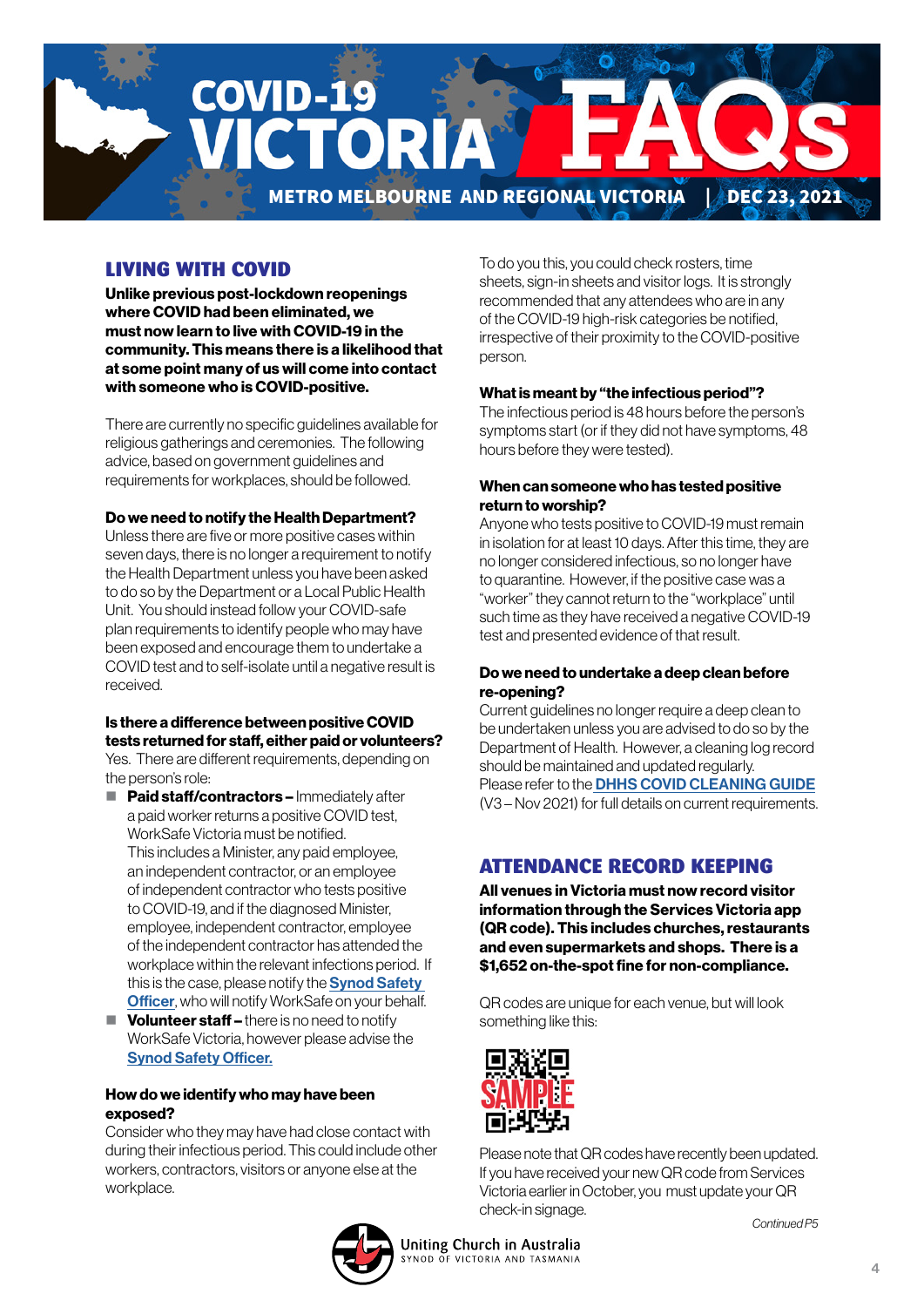

#### How do we get a QR code and how do they work?

- **1.** Register for a FREE QR code service from the government at **[https://www.coronavirus.vic.](https://www.coronavirus.vic.gov.au/register-to-use-vic-gov-qr-code-service)** [gov.au/register-to-use-vic-gov-qr-code](https://www.coronavirus.vic.gov.au/register-to-use-vic-gov-qr-code-service)[service](https://www.coronavirus.vic.gov.au/register-to-use-vic-gov-qr-code-service)
- 2. Once you have your QR Code, you will need to display this prominently, eg at all entry doors. You will find a POSTER link in the email confirming your QR code registration. This unique poster is generated automatically with your QR code.
- **3.** Everyone entering the building can then scan this QR Code using the camera on their smartphone or tablet device. This automatically opens the registration app, which knows that they are registering at your building.
- 4. They will then be asked to enter their name, phone number and residential postcode, and have the option of providing details of other individuals in their party.
- **5.** A 'greeter' will be required on every door by which the public can enter. Their role is to ensure that everyone entering the building registers via the QR code.

For attendees who do not have a smart phone or tablet device, the greeter will need to register them on the greeter's smartphone or tablet.

The substantial benefit of the use of the Services Victoria app is to assist timely contact-tracing in the event of community transmission of Covid-19.

#### What if we have a substantial number of visitors who are unable to use the QR code system?

"Kiosk check-in" can be set up on any device (ie Computer, smart-phone, tablet) which will allow a designated person to enter the names and contact phone numbers on behalf of all visitors. For further details or to download check-in kiosk: [www.coronavirus.vic.gov.au/checking-qr-codes](http://www.coronavirus.vic.gov.au/checking-qr-codes)

If absolutely necessary, names and contact phone numbers may be recorded manually at the time of entry, but must then be recorded into the Services Victoria app on behalf of those people. This should be done within 24 hours.

However, all venues are required to display the QR code and encourage all visitors to use this. The use of manual recording of visitors should not be seen as an option to replace the QR code self-checkin. *As of 10/06/2021*

#### **Face to Face Gatherings away from church**

There are no limits on the number of people who may gather in a private residence or public place. The government strongly recommends that all visitors to your home or who gather in a public place are fully vaccinated.

*As of 19/11/2021*

## CHURCH/COMMUNITY HALLS

## **Under what circumstances can Community/Church Halls be used?**

Community facilities may open without the need for density limits or patron caps providing COVID Check-in marshals ensure all attendees check-in. For essential public support groups, check in is not required providing the number of attendees does not exceed the lesser of a density quotient of one person per 4sq, or 50 people. If the premises are being used for essential public relief or health services, there are no check in or capacity requirements, however the operator may only permit the minimum number of persons required to provide that service.

Every venue must have a COVID-safe plan in place. All physical distancing, hygiene and QR code requirements must be met, with appropriate signage displayed.

*As of 16/12/2021*

#### RENTED & HIRED FACILITIES – Who is

responsible for ensuring properties are COVID compliant?

 $\blacksquare$  If you rent hire or licence out property to more than one organisation or group on a casual or nonexclusive basis (eg support groups, community groups, classes) using our standard Hire Agreement (Victoria) whether one-off or recurring, the Responsibility for maintaining all COVID-19 compliance, including cleaning to standard remains with the congregation as the responsible body. However, you may pass on the reasonable additional cost of cleaning or other necessary Covid-19 safety measures to the Hirer if you notify them in advance of the additional cost.

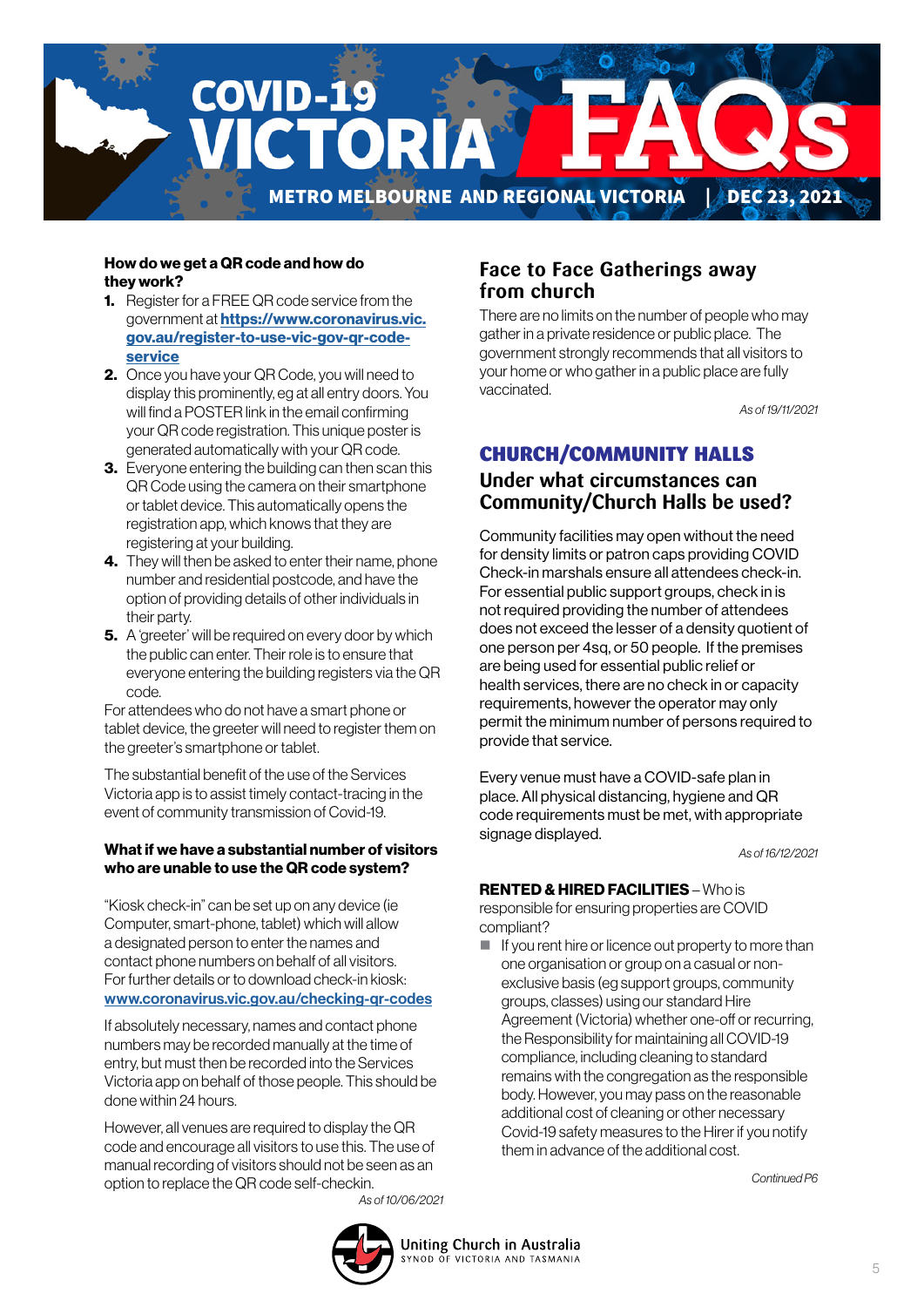

- If you rent out property to one organisation or group on an exclusive use basis (under a Lease or Licence), the responsibility for maintaining all COVID-19 compliance falls to the tenant.
- If in doubt, seek advice from your presbytery or contact [uca.legal@victas.uca.org.au](mailto:uca.legal%40victas.uca.org.au?subject=)

*As of 24/06/2021*

#### COVID-SAFE PLANS

#### **Do we need to complete a CovidSafe plan and/or UCA Covid Recovery Action Checklist?**

If you have completed the **Covid Recovery Action [Plan Checklist](https://victas.uca.org.au/download/668/faq/8852/recovery-action-plan-checklist-v5)** and are keeping this up-to-date, this can be your Covid-Safe Plan.

#### HOLY COMMUNION

### **How can Holy Communion services reflect COVID safe practices?**

Careful consideration should be given to how Holy Communion can be conducted appropriately, including maintaining distance, hygiene and not sharing communion ware.

For congregations livestreaming worship, the Assembly guidelines remain in place until May 2021 and can be found at: **https://www.assembly.** [uca.org.au/news/item/3163-temporary](https://
www.assembly.uca.org.au/news/item/3163-
temporary-arrangements-for-holycommunion )[arrangements-for-holycommunion](https://
www.assembly.uca.org.au/news/item/3163-
temporary-arrangements-for-holycommunion ) 

For some thoughts on how to conduct Holy Communion in a COVID-safe manner read Rev Dr Sally Douglas' November 2020 article at [https://](https://

victas.uca.org.au/how-can-we-keep-holy-

communion-covid-19-safe/) [victas.uca.org.au/how-can-we-keep-holy](https://

victas.uca.org.au/how-can-we-keep-holy-

communion-covid-19-safe/)[communion-covid-19-safe/.](https://

victas.uca.org.au/how-can-we-keep-holy-

communion-covid-19-safe/) 

*As of 19/11/2021*

## SAFE (DIGITAL) MINISTRY

#### **What safety measures should be adopted for ministry within the digital space?**

The Culture of Safety Unit has prepared some guidelines for leaders and communities, offering commentary and interpretation of how our existing Child Safety resources and policies, and the Uniting Church Code of Ethics, continue to shape our digital ministry practices. To view the guidelines visit: <https://victas.uca.org.au/safe-digital-ministry/> *As of 07/04/2020*

# MINISTERS IN HIGH RISK GROUPS

Ministers in high-risk groups should discuss with their medical practitioners, presbytery and Church Councils the appropriateness of their involvement in services and what additional safeguards may be required to protect their own health.

High risk groups include people who are:

- aged over 70.
- $\Box$  over 65 with chronic health conditions.
- **F** immune-compromised or
- Indigenous people over 50 with chronic health conditions

*As of 28/10/2021*

#### ZOOM VIRTUAL MEETING LICENCES

#### **What does it cost for a Zoom meeting licence?**

If you plan on using Zoom frequently and/ or require full functionality, Synod Ministries and Operations along with other Synods have negotiated with Zoom to purchase a bulk deal. As such we are able to provide Zoom licences for a cost of just \$7.93 per month. If your presbytery or congregation is interested, please contact: [George.Delice@victas.uca.org.au](mailto:George.Delice%40victas.uca.org.au?subject=)

You will need to provide: Number of licences required and the details of the contact person (including their email address)

*As of 08/07/2020*

## OP SHOPS

## **How do we keep our Op Shop Covid-safe?**

Op Shops run by Uniting VicTas must follow guidance issued by Uniting.

All UCA Op Shops should be regarded as any other non-essential retail store, all of which remain subject to restrictions including:

- Since October 15 all staff, including volunteers, must have received at least one dose of COVID vaccine, unless medically exempt, and must have provided proof of their vaccination status
- All customers and all staff must wear facemasks unless legally exempt

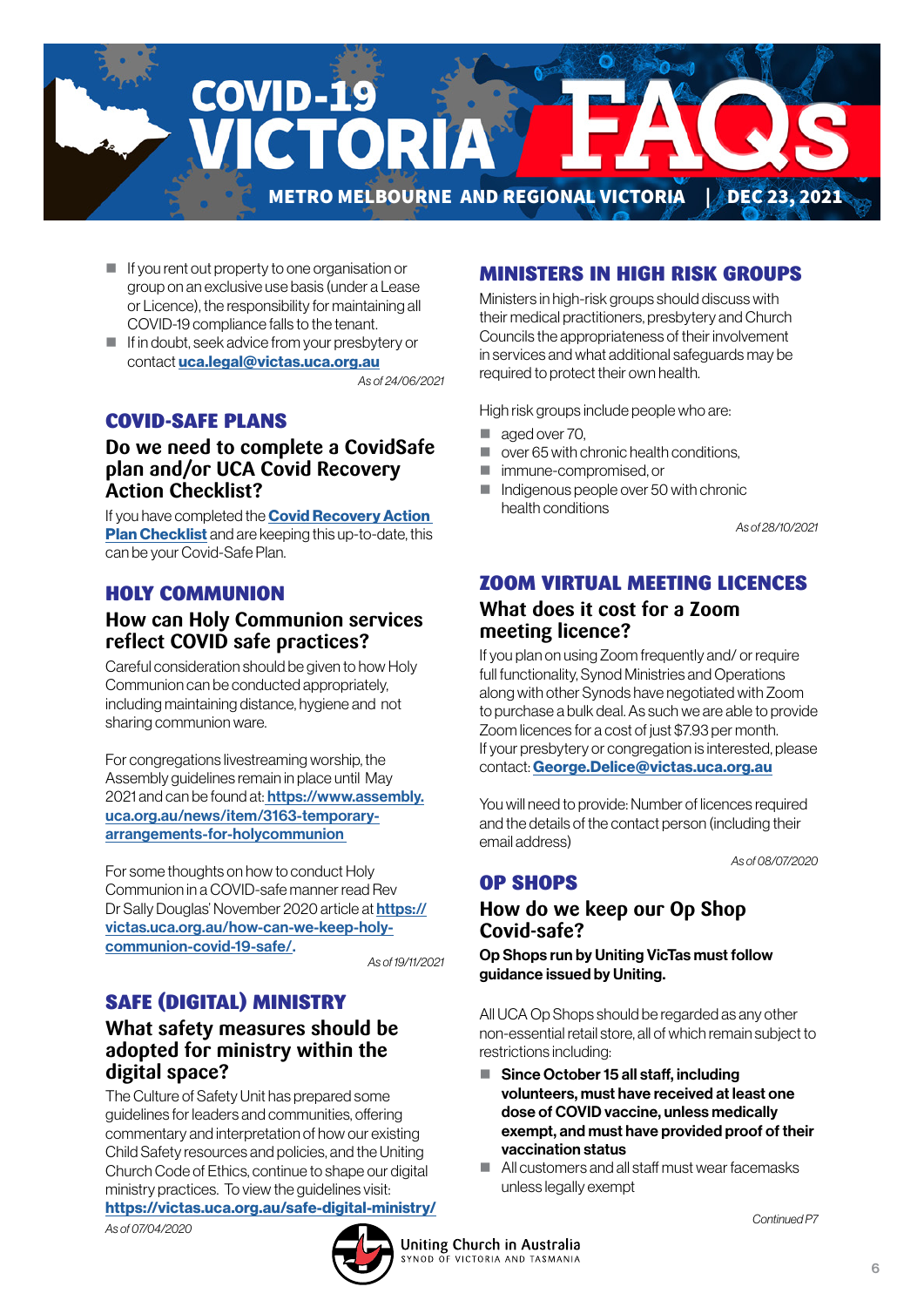

- **All retail stores must now use the Services Victoria** app (QR code) to record all staff and customer details, even if in the shop for less than 15 minutes.
- UCA Op Shops, as church workplaces, are required to complete sections A and B of the Recovery Action Plan Checklist to ensure that they are Covid-complient and a copy sent to **[elnura.](mailto:elnura.dulakovic%40victas.uca.org.au%20%20?subject=)** [dulakovic@victas.uca.org.au](mailto:elnura.dulakovic%40victas.uca.org.au%20%20?subject=)
- Gloves should be worn when handling cash and any donated goods.
- Donated goods should be received contactless where possible. Donations should be stored in a location where workers won't have contact with them for a period of up to 72 hours. All items should be cleaned in line with COVID cleaning practices as soon as practical. Hands should be washed regularly whilst, and immediately after, handling any donated items. It is also recommended that WARNING signs should be displayed to ensure all staff and volunteers adhere to these precautions.

*As of 28/07/2021*

#### VOLUNTEERS:

Since October 15 volunteers must have received at least one dose of COVID vaccine before they can attend any workplace outside their own home, unless they are medically exempt from vaccination. As of November 26, the requirement will be to be fully vaccinated (two doses) unless medically exempt. They must also provide evidence of their current vaccination status to the 'employer' before attending the workplace.

Even with a face mask, you should keep at least 1.5 metres between yourself and others at all times and practice good hygiene. If you are in a high-risk group, you can volunteer, however, consider minimising the number of different people you interact with. Highrisk groups include people aged 70 years and over, people aged 65 years and over with chronic medical conditions, people with compromised immune systems and Aboriginal and Torres Strait Islander people over the age of 50.

*As of 08/07/2021*

#### MARKETS

#### **Can we hold garage sales and/or markets?**

Markets may operate within the same guidelines as retail stores.

*As of 16/12/2021*

#### FIRST AID PRECAUTIONS

#### **In the event of someone needing first aid treatment, are there any additional precautions required?**

Anyone administering first aid should use general droplet and contact precautions, namely a face mask for the person they are treating which they should encourage the person to apply themselves, a face mask and gloves for the first aider, and goggles for the first aider (if available).

In the event that a first aider has a reason to suspect a person is infected with COVID-19, they should try to limit their contact with that person as much as they can, meaning they should avoid physical contact (e.g. checking pulses and performing physical assessments) unless absolutely necessary, such as performing CPR or putting people in a recovery position if they are unconscious and/or struggling to breathe.

*As of 11/06/2020*

#### SYNOD MINISTRIES AND OPERATIONS STAFF

When staff return from their Christmas/NewYear leave in January they will be returning to their regular places of work, either at Wesley Place in Lonsdale Street, or at CTM in Parkville. Please note that any 9251 telephone numbers are no longer valid, as these related to the old Synod offices in Little Collins Street. If you need to contact someone from Synod Ministries and Operations whose phone number starts with 9251, please call Wesley Place UCA Reception on (03) 9116-1400.